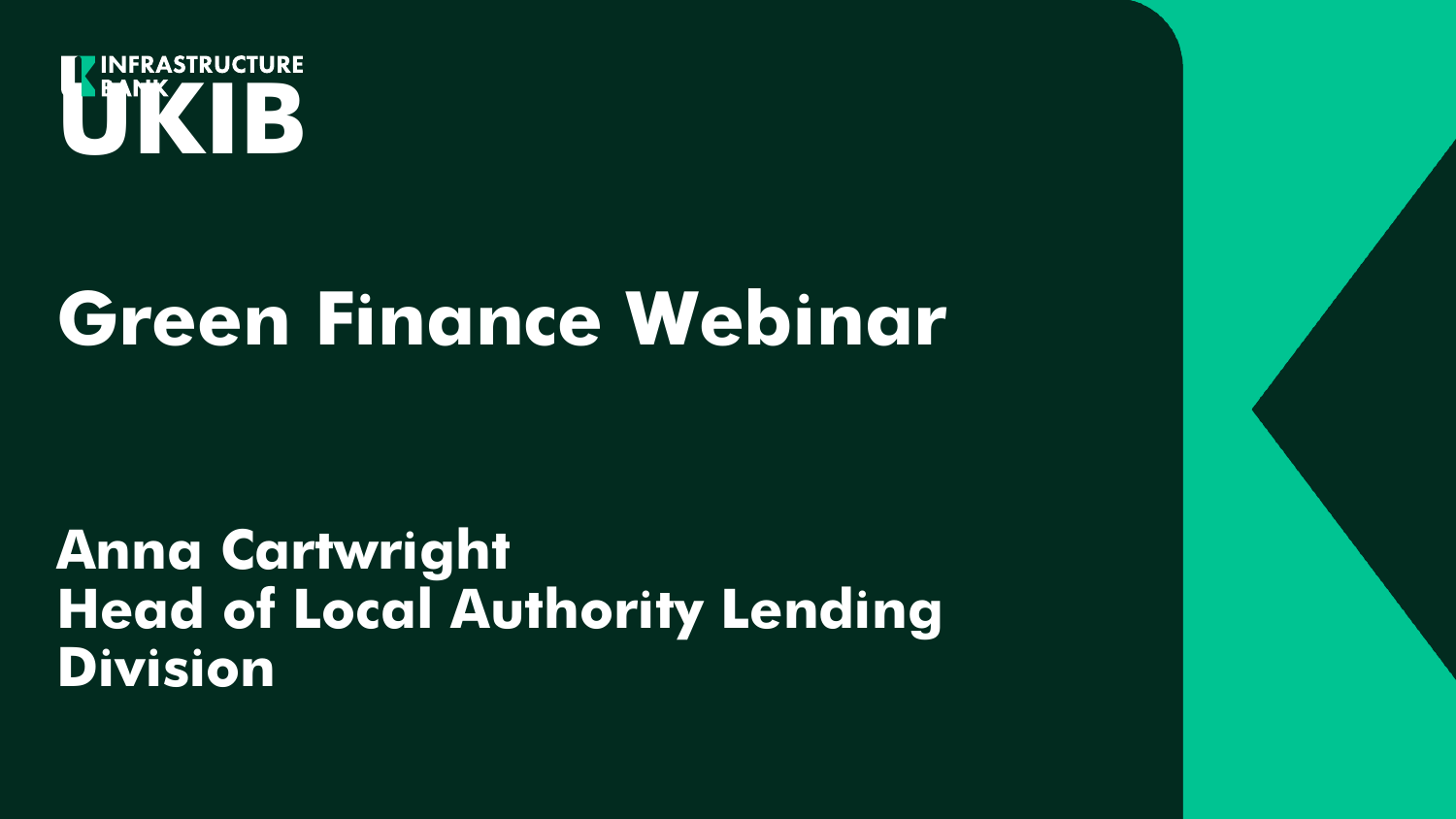

#### **Core Objectives & Investment Principles**

The Bank's core objectives are to:

- 1. Help **tackle climate change**, particularly meeting our **net zero emissions target by 2050**;
- 2. Support **regional and local economic growth** through better connectedness, opportunities for new jobs and higher levels of productivity

The UK Infrastructure Bank has 4 **Investment Principles** it will deliver against when supporting Local Authorities. These are:

- 1. Supporting the Bank's objectives to drive regional and local economic growth or support tackling climate change.
- 2. Investing in infrastructure assets or networks, or in new infrastructure technology.
- 3. Delivering a positive financial return, in line with the Bank's financial framework.
- 4. The investment is expected to crowd in significant private capital over time.

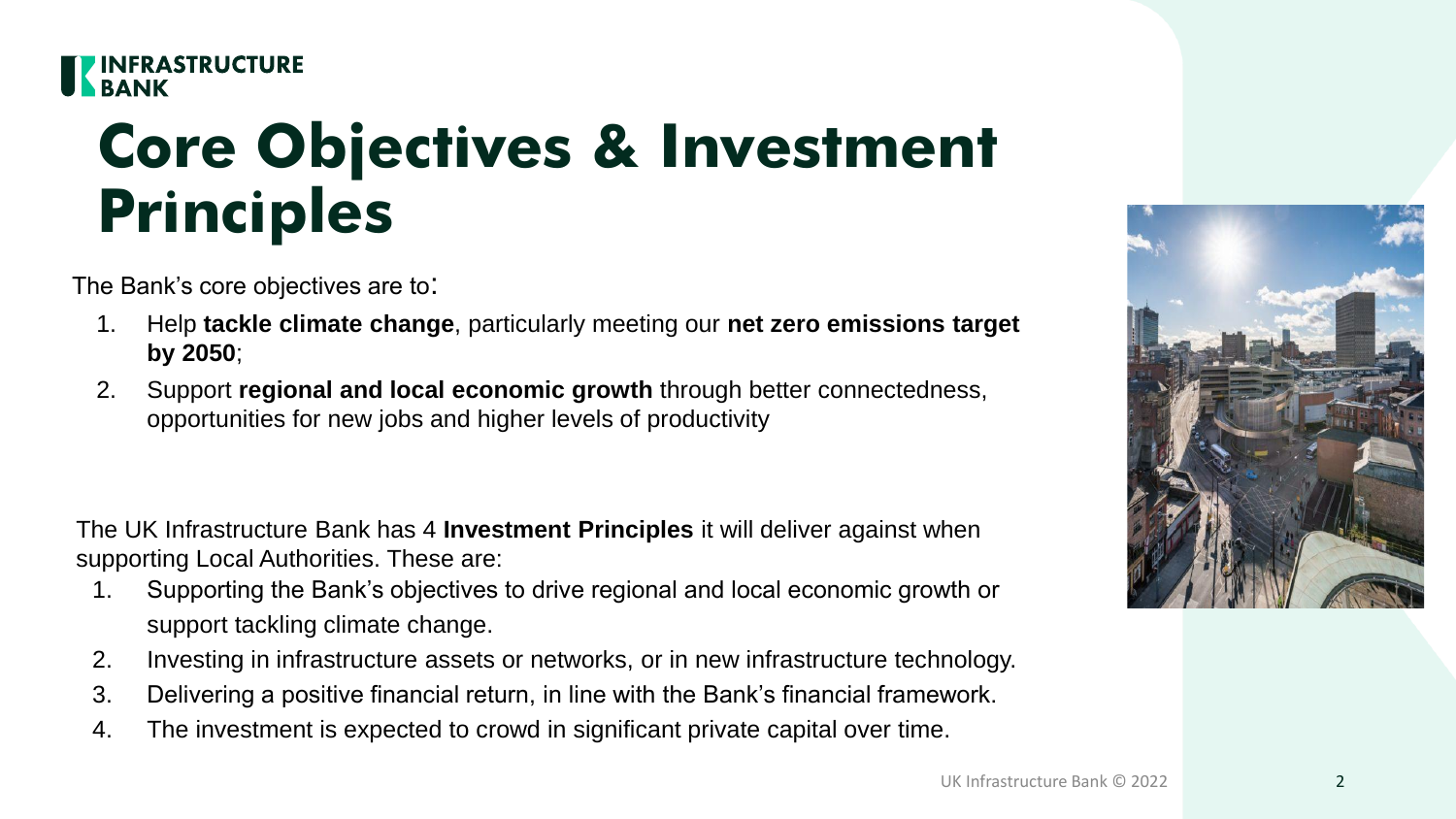

## **Local Authority Lending**

- Ability to lend to Local Authorities to support infrastructure projects that deliver against UKIB's objectives
- UKIB currently lends through the Public Working Loans Board (PWLB), but should be able to lend directly in the future
- The UKIB has **up to £4bn** in capital to lend to Local Authorities
- We are able to offer loans at **gilts +60bps** (which is 20bps lower than the PWLB rate)
- We can offer **flexible interest payments** and the option of **payment holidays** to meet project demands.
- Projects must have a **minimum value of £5m**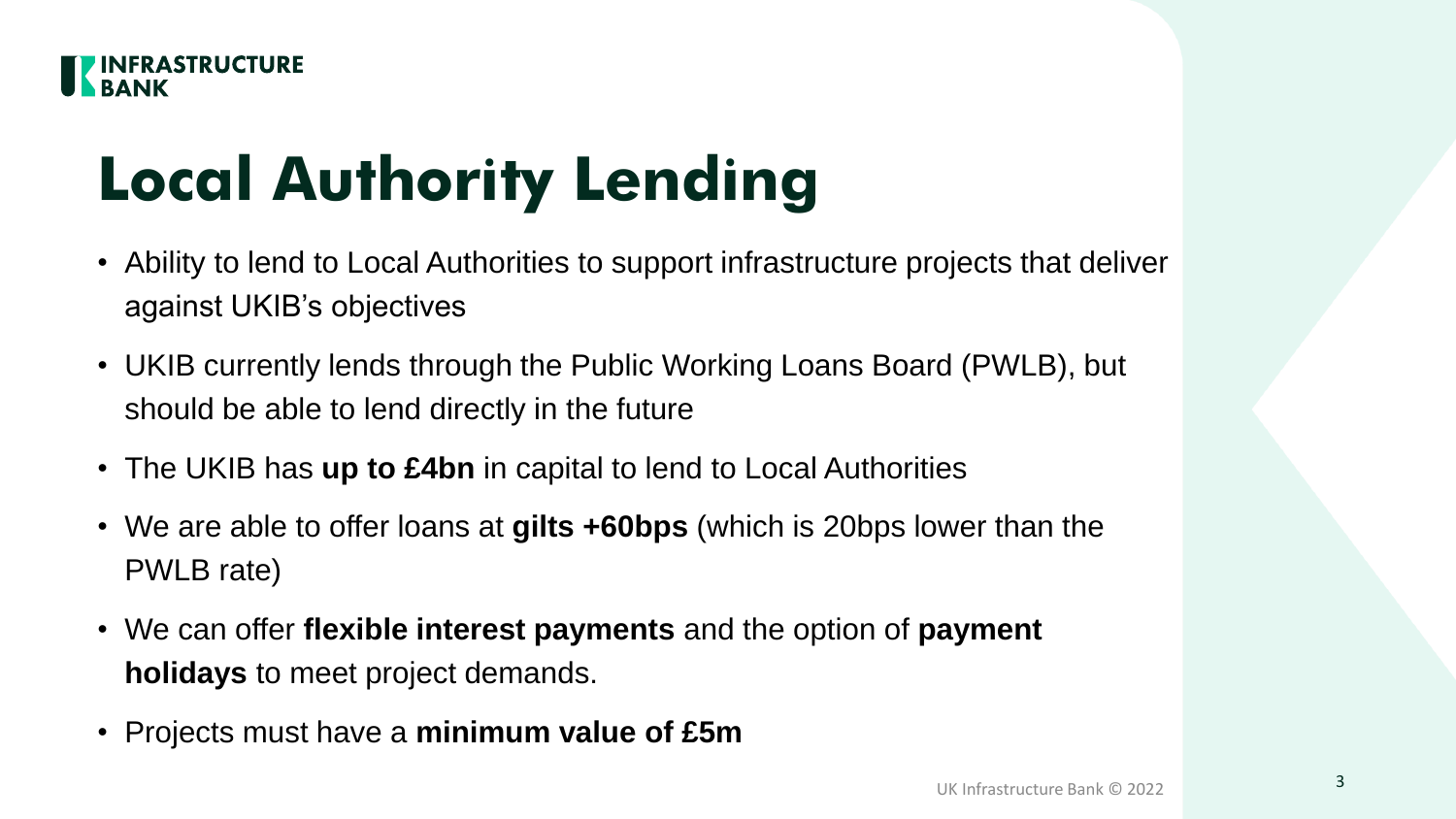

#### **Advisory Function (in early stage development)**

- UKIB are establishing an Advisory Function within its Local Lending Division
- Our advisory function will advise local authorities across different sectors and projects **build capacity to deliver ambitious, innovative and high quality infrastructure projects**
- We plan to work on **early stage structuring**, sharing knowledge and connections
- We will take an open-source approach to **developing effective financing models**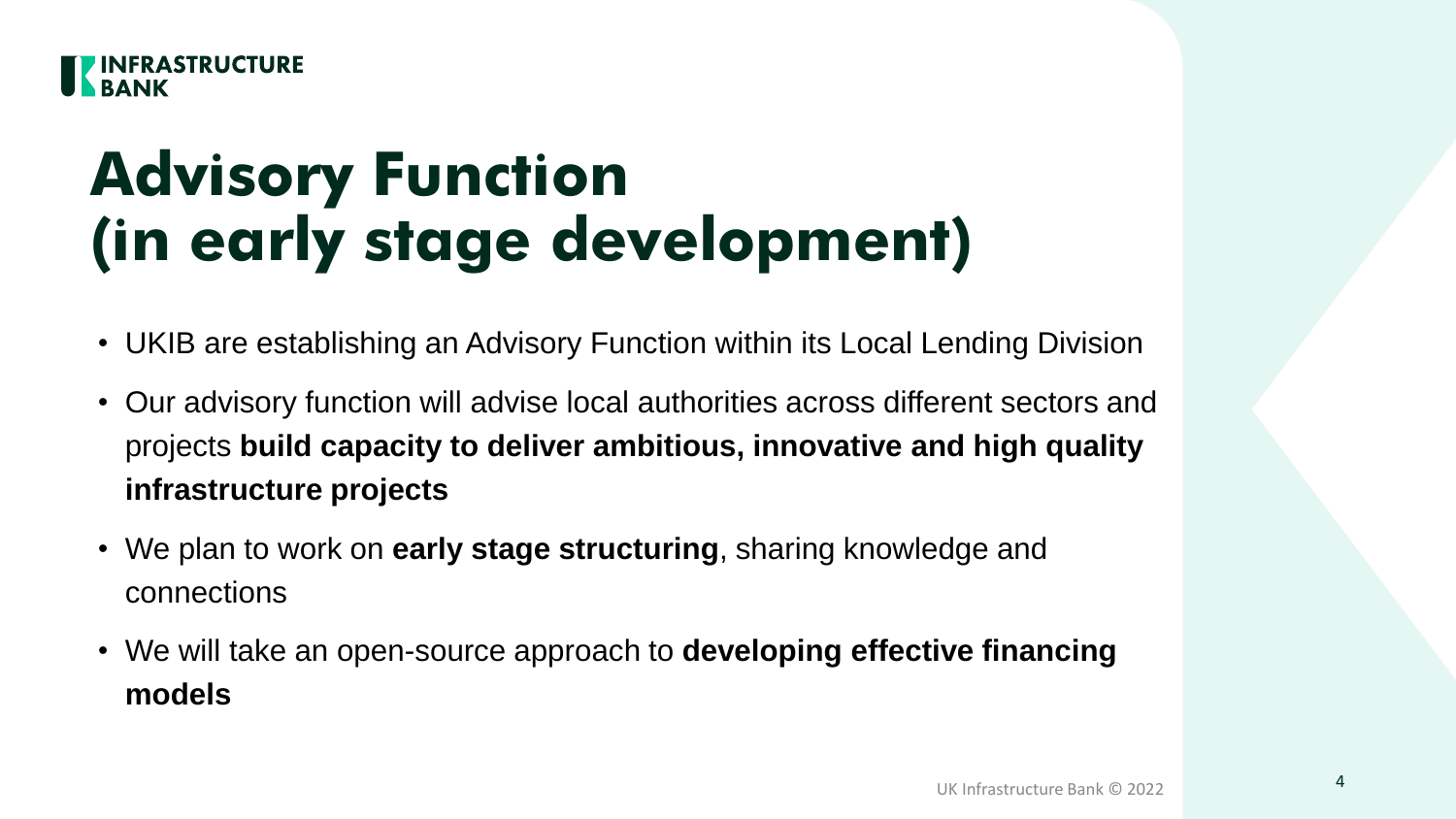

#### **Our priorities**

• The UK Infrastructure Bank has identified the five key priority sectors that the bank will support:

#### **Clean energy, Transport, Water, Waste & Digital**

- This will include projects that help accelerate the UK's transition to clean energy, including energy efficiency retrofitting and decarbonisation schemes.
- The Bank is not able to support projects that are predominantly social or cultural infrastructure, but is able to consider support for these projects providing there is a substantial economic component
- Types of projects we can support include:
	- Retrofit
	- **Regeneration**
	- **Transport**
	- Green energy

"The UK Infrastructure Bank will accelerate our ambitions for tackling climate change and levelling up, while creating new opportunities across the UK as part of our Plan for Jobs."

> Rishi Sunak **Chancellor of the Excheque**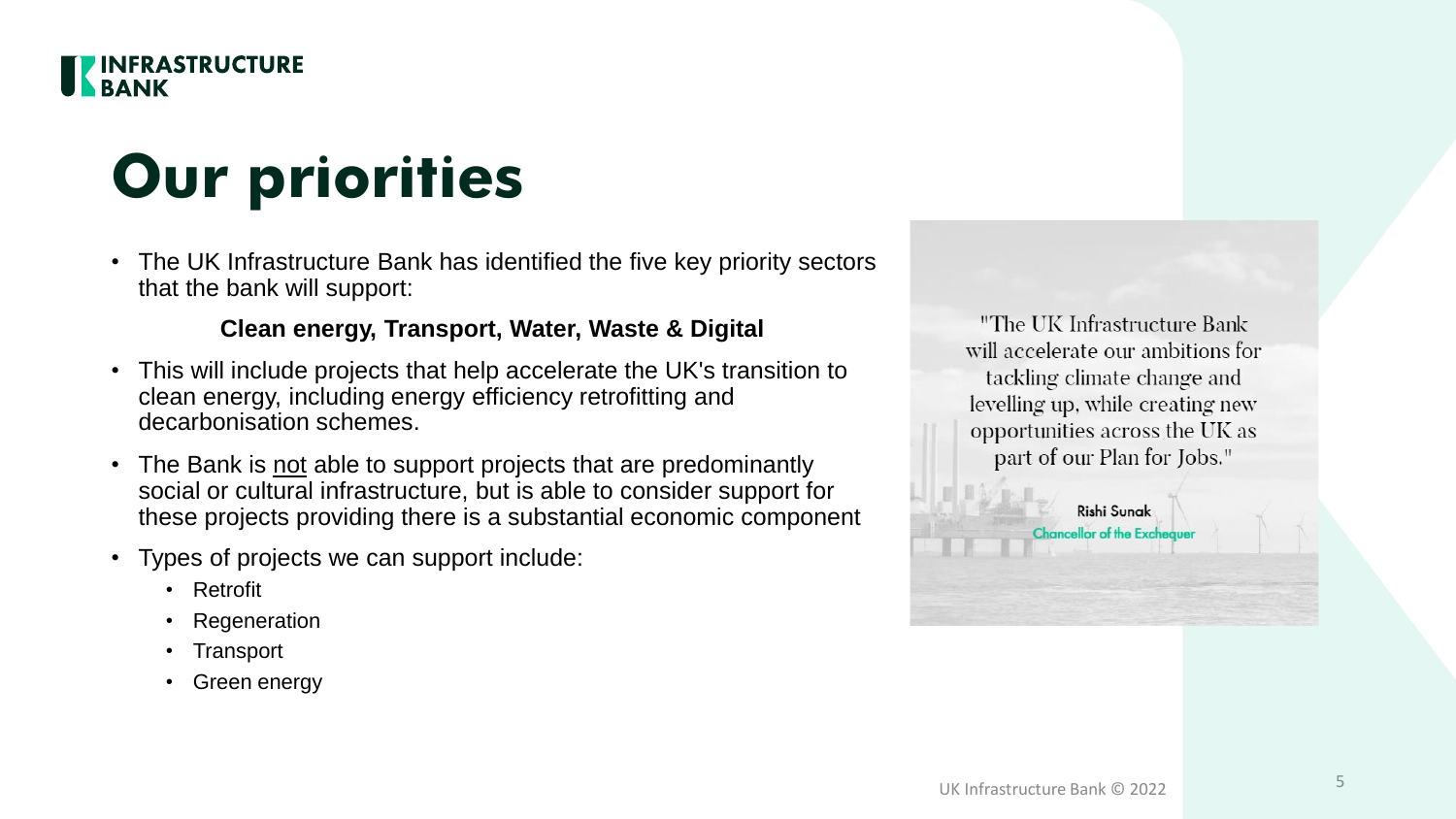#### **EXPRESS TRUCTURE**

#### **Case Study: South Bank Quay, Teeside**

- The Bank's inaugural transaction in October 2021 for £107m to the Tees Valley Combined Authority (TVCA).
- Financing for a 450-metre quay to service the offshore wind sector, providing opportunities for manufacturing, storage and mobilisation of wind technology on the former Redcar Steelworks site along the River Tees.
- SeAH have been secured as an anchor tenancy and plan to build a multimillion-pound wind turbine blade manufacturing factory alongside the quay. The quay will play a critical role in the loading out and shipping of these blades to the Dogger Bank wind farm.
- The repayments of the loan have been timed to begin when construction of the project is completed giving the TVCA a pre-credit period to match its build phase.



*"The actual process of making a submission and getting the return was pretty quick…we found the UKIB very flexible and very accommodating"*

- **Gary MacDonald, Group Director of Finance and Resources for TVCA**